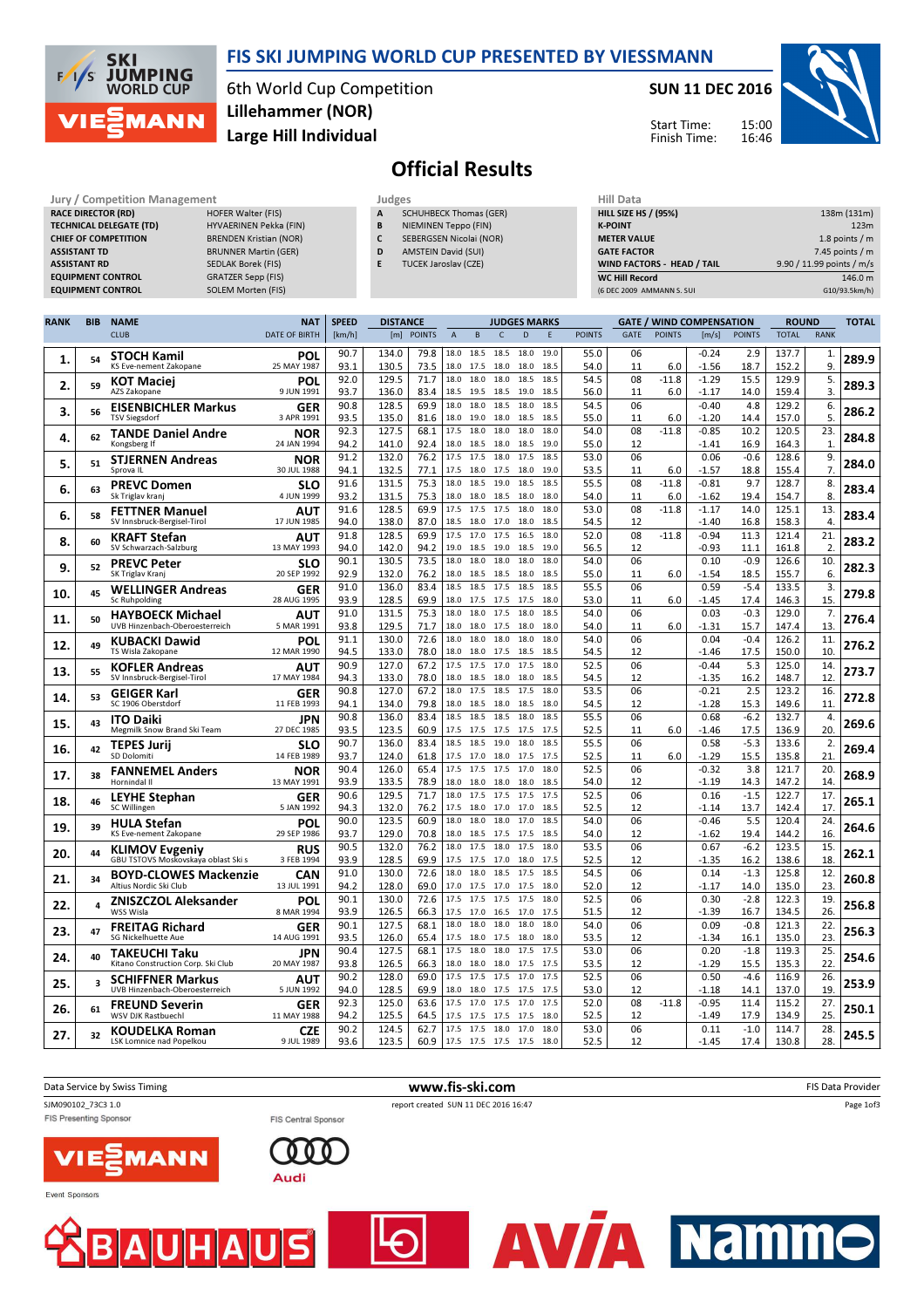### FIS SKI JUMPING WORLD CUP PRESENTED BY VIESSMANN



6th World Cup Competition Large Hill Individual Lillehammer (NOR)

SUN 11 DEC 2016

Start Time: Finish Time:



## Official Results

| <b>RANK</b> | <b>BIB</b> | <b>NAME</b>        | <b>NAT</b>           | <b>SPEED</b> | <b>DISTANCE</b> |            |       | <b>JUDGES MARKS</b> |      |      |      |               | <b>GATE / WIND COMPENSATION</b> |               |         |               | <b>ROUND</b> |             | <b>TOTAL</b> |
|-------------|------------|--------------------|----------------------|--------------|-----------------|------------|-------|---------------------|------|------|------|---------------|---------------------------------|---------------|---------|---------------|--------------|-------------|--------------|
|             |            | <b>CLUB</b>        | <b>DATE OF BIRTH</b> | [km/h]       |                 | [m] POINTS |       |                     |      | D    |      | <b>POINTS</b> | <b>GATE</b>                     | <b>POINTS</b> | [m/s]   | <b>POINTS</b> | <b>TOTAL</b> | <b>RANK</b> |              |
| 28.         | 33         | <b>JANDA Jakub</b> | <b>CZE</b>           | 90.0         | 124.5           | 62.7       | 17.5  | 18.0                | 18.0 | 17.0 | 18.0 | 53.5          | 06                              |               | 0.29    | $-2.7$        | 113.5        | 29.         | 744.2        |
|             |            | Dukla Liberec      | 27 APR 1978          | 93.6         | 125.0           | 63.6       | 17.5  | 18.0 17.5 17.5      |      |      | 18.0 | 53.0          |                                 |               | $-1.18$ | 14.1          | 130.7        | 29.         |              |
| 29          | 30         | <b>HLAVA Lukas</b> | <b>CZE</b>           | 90.2         | 123.0           | 60.0       | 17.5  | 17.5 17.5 17.0      |      |      | 17.5 | 52.5          | 06                              |               | 0.22    | $-2.0$        | 110.5        | 30.         | 242.5        |
|             |            | Dukla Liberec      | 10 SEP 1984          | 93.8         | 125.5           | 64.5       | 17.5  | 17.0 17.0 17.5      |      |      | 18.5 | 52.0          | 12                              |               | $-1.29$ | 15.5          | 132.0        | 27.         |              |
| 30.         | 48         | <b>ZYLA Piotr</b>  | <b>POL</b>           | 90.2         | 128.0           | 69.0       | 18.0  | 18.0 17.5 18.0      |      |      | 18.0 | 54.0          | 06                              |               | 0.04    | $-0.4$        | 122.6        | 18.         |              |
|             |            | WSS Wisla          | 16 JAN 1987          |              | <b>DSQ</b>      |            | SCE 4 |                     |      |      |      |               |                                 |               |         |               |              |             | 122.6        |

|     |              |                                                             |                           |      |       | not qualified for 2nd round |                          |                          |  |      |      |    |         |         |        |       |     |       |
|-----|--------------|-------------------------------------------------------------|---------------------------|------|-------|-----------------------------|--------------------------|--------------------------|--|------|------|----|---------|---------|--------|-------|-----|-------|
| 31. | 35           | <b>JOHANSSON Robert</b><br>Soere Aal II                     | <b>NOR</b><br>23 MAR 1990 | 90.8 | 122.5 | 59.1                        | 17.0 16.5 17.0 16.5 17.0 |                          |  |      | 50.5 | 06 |         | $-0.03$ | 0.4    | 110.0 | 31. | 110.0 |
| 32. | 11           | <b>KORNILOV Denis</b><br>Sdushor CSP N. Novgorod Dinamo     | <b>RUS</b><br>17 AUG 1986 | 90.1 | 122.5 | 59.1                        | 17.0 17.0 17.0 16.5 16.5 |                          |  |      | 50.5 | 06 |         | 0.01    | $-0.1$ | 109.5 | 32. | 109.5 |
| 33. | 36           | <b>KASAI Noriaki</b><br>Tsuchiva Home Ski Team              | <b>JPN</b><br>6 JUN 1972  | 89.8 | 119.5 | 53.7                        | 17.5 17.0 17.5 17.0 17.5 |                          |  |      | 52.0 | 06 |         | 0.01    | $-0.1$ | 105.6 | 33. | 105.6 |
| 34. | g            | <b>WANK Andreas</b><br>SC Hinterzarten                      | <b>GER</b><br>18 FEB 1988 | 90.7 | 121.0 | 56.4                        | 17.0 17.0 17.0 16.5 17.5 |                          |  |      | 51.0 | 06 |         | 0.29    | $-2.7$ | 104.7 | 34. | 104.7 |
| 35. | 26           | <b>LARINTO Ville</b><br>Lahden Hiihtoseura                  | <b>FIN</b><br>11 APR 1990 | 90.4 | 121.0 | 56.4                        |                          | 16.5 16.5 17.5 16.5 16.5 |  |      | 49.5 | 06 |         | 0.14    | $-1.3$ | 104.6 | 35. | 104.6 |
| 36. | 25           | <b>VANCURA Tomas</b><br>TJ Dukla Liberec                    | <b>CZE</b><br>10 SEP 1996 | 89.8 | 118.5 | 51.9                        | 17.0 17.0 17.0 16.5 17.5 |                          |  |      | 51.0 | 06 |         | 0.21    | $-1.9$ | 101.0 | 36. | 101.0 |
| 37. | 5            | <b>LANISEK Anze</b><br><b>Ssk Menges</b>                    | <b>SLO</b><br>20 APR 1996 | 90.0 | 119.5 | 53.7                        | 16.5 16.5 17.0 16.5      |                          |  | 17.0 | 50.0 | 06 |         | 0.31    | $-2.8$ | 100.9 | 37. | 100.9 |
| 38. | 37           | <b>AMMANN Simon</b><br><b>SSC Toggenburg</b>                | <b>SUI</b><br>25 JUN 1981 | 90.4 | 115.5 | 46.5                        |                          | 16.5 17.0 16.5 16.5 17.0 |  |      | 50.0 | 06 |         | $-0.21$ | 2.5    | 99.0  | 38. | 99.0  |
| 39. | 41           | <b>STURSA Vojtech</b><br>Dukla Liberec                      | <b>CZE</b><br>3 AUG 1995  | 89.9 | 118.5 | 51.9                        | 17.0 16.5 16.5 17.0      |                          |  | 17.0 | 50.5 | 06 |         | 0.47    | $-4.3$ | 98.1  | 39. | 98.1  |
| 40. | 23           | <b>LAMY CHAPPUIS Ronan</b><br><b>Bois D'amont</b>           | <b>FRA</b><br>10 SEP 1993 | 90.5 | 115.0 | 45.6                        |                          | 16.5 17.0 17.0 16.0 17.0 |  |      | 50.5 | 06 |         | $-0.04$ | 0.5    | 96.6  | 40. | 96.6  |
| 41. | $\mathbf{1}$ | <b>KOBAYASHI Ryoyu</b><br>Tsuchiva Home Ski Team            | <b>JPN</b><br>8 NOV 1996  | 89.9 | 118.0 | 51.0                        |                          | 16.5 16.5 16.5 16.5 17.0 |  |      | 49.5 | 06 |         | 0.65    | $-6.0$ | 94.5  | 41. | 94.5  |
| 42. | 14           | <b>DEZMAN Neic</b><br>SK Triglav Kranj                      | <b>SLO</b><br>7 DEC 1992  | 90.6 | 114.0 | 43.8                        | 16.5 16.0 16.5 16.0      |                          |  | 17.0 | 49.0 | 06 |         | $-0.05$ | 0.6    | 93.4  | 42. | 93.4  |
| 43. | 57           | <b>DESCOMBES SEVOIE Vincent</b><br>Douanes - Chamonix       | <b>FRA</b><br>9 JAN 1984  | 91.9 | 114.0 | 43.8                        |                          | 15.5 15.5 16.0 15.5 16.0 |  |      | 47.0 | 08 | $-11.8$ | $-1.09$ | 13.1   | 92.1  | 43. | 92.1  |
| 44. | 16           | <b>RHOADS William</b><br><b>UOP Sports Clubs</b>            | <b>USA</b><br>8 JUN 1995  | 89.9 | 112.5 | 41.1                        | 16.5 16.0 16.5 16.0 17.0 |                          |  |      | 49.0 | 06 |         | 0.02    | $-0.2$ | 89.9  | 44. | 89.9  |
| 45. | 10           | <b>BJOERENG Joacim Oedegaard</b><br>Roevkenhopp             | <b>NOR</b><br>14 DEC 1995 | 90.6 | 113.0 | 42.0                        |                          | 16.0 16.0 16.0 15.5 16.5 |  |      | 48.0 | 06 |         | 0.18    | $-1.7$ | 88.3  | 45. | 88.3  |
| 46. | 15           | <b>HAUER Joachim</b><br><b>Bekkelaget SK</b>                | <b>NOR</b><br>2 FEB 1991  | 90.3 | 110.0 | 36.6                        | 16.0 16.0 17.0 15.5      |                          |  | 16.5 | 48.5 | 06 |         | $-0.12$ | 1.4    | 86.5  | 46. | 86.5  |
| 47. | 31           | <b>SAKUYAMA Kento</b><br>Kitano Construction Corp. Ski Team | <b>JPN</b><br>3 JUL 1990  | 90.2 | 112.0 | 40.2                        |                          | 16.0 15.5 15.5 15.0 15.5 |  |      | 46.5 | 06 |         | 0.17    | $-1.6$ | 85.1  | 47. | 85.1  |
| 48. | 29           | <b>BICKNER Kevin</b><br>Norge Ski Club                      | <b>USA</b><br>23 SEP 1996 | 90.7 | 109.0 | 34.8                        |                          | 16.5 16.0 16.0 16.0      |  | 16.5 | 48.5 | 06 |         | $-0.13$ | 1.6    | 84.9  | 48. | 84.9  |
| 49. | 22           | <b>GLASDER Michael</b><br>Norge Ski Club                    | <b>USA</b><br>27 MAR 1989 | 90.6 | 107.5 | 32.1                        | 16.0 16.5 16.5 16.0      |                          |  | 16.5 | 49.0 | 06 |         | $-0.17$ | 2.0    | 83.1  | 49. | 83.1  |
| 49. | 17           | <b>PEIER Killian</b><br>Vallee du Joux                      | SUI<br>28 MAR 1995        | 90.2 | 107.5 | 32.1                        |                          | 16.5 17.0 17.0 16.0 17.5 |  |      | 50.5 | 06 |         | $-0.04$ | 0.5    | 83.1  | 49. | 83.1  |
| 51. | 13           | <b>DESCHWANDEN Gregor</b><br>Horw                           | SUI<br>27 FEB 1991        | 89.9 | 106.5 | 30.3                        |                          | 16.0 15.5 16.0 15.5      |  | 16.0 | 47.5 | 06 |         | $-0.17$ | 2.0    | 79.8  | 51. | 79.8  |

SCE 4 : SUIT